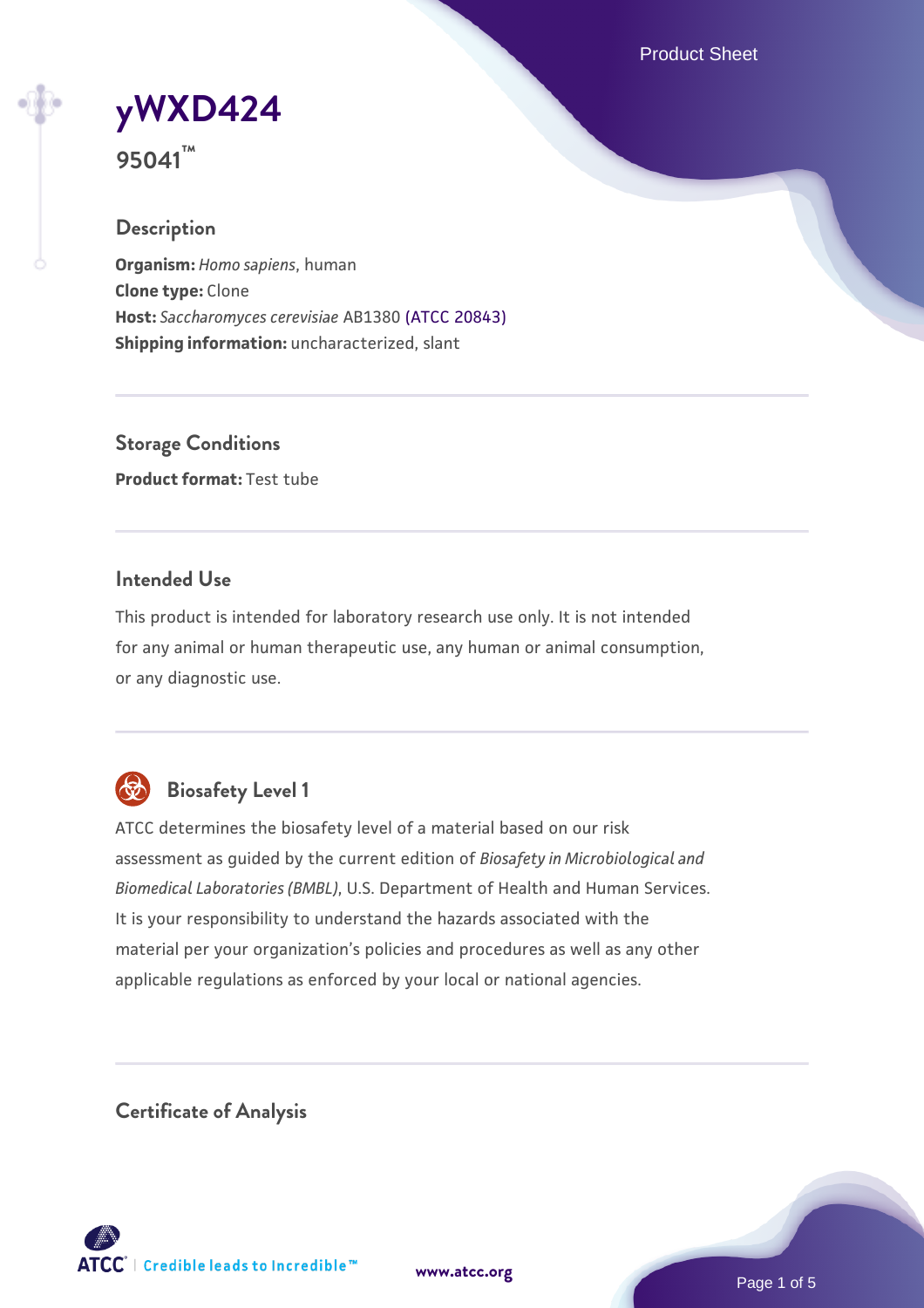

For batch-specific test results, refer to the applicable certificate of analysis that can be found at www.atcc.org.

### **Insert Information**

**Type of DNA:** genomic **Genome:** Homo sapiens **Chromosome:** X X q24-q28 **Gene name:** DNA Segment, single copy **Gene product:** DNA Segment, single copy [DXS2024] **Gene symbol:** DXS2024 **Contains complete coding sequence:** Unknown **Insert end: Tagl** 

#### **Vector Information**

**Construct size (kb):** 140.0 **Intact vector size:** 11.700 **Vector name:** pYAC-RC **Type of vector:** YAC **Construction:** pYAC3, polylinker **Host range:** *Saccharomyces cerevisiae*; *Escherichia coli* **Centromere:** CEN4 **Cloning sites:** NotI; SacII; SalI; mLuI; ClaI; SnaBI; SmaI **Markers:** SUP4; HIS3; ampR; URA3; TRP1 Polylinker sites: Notl; SacII; SalI; mLuI; ClaI; SnaBI; SmaI **Promoters:** none **Replicon:** pMB1; ARS1

# **Growth Conditions**

**Medium:** 



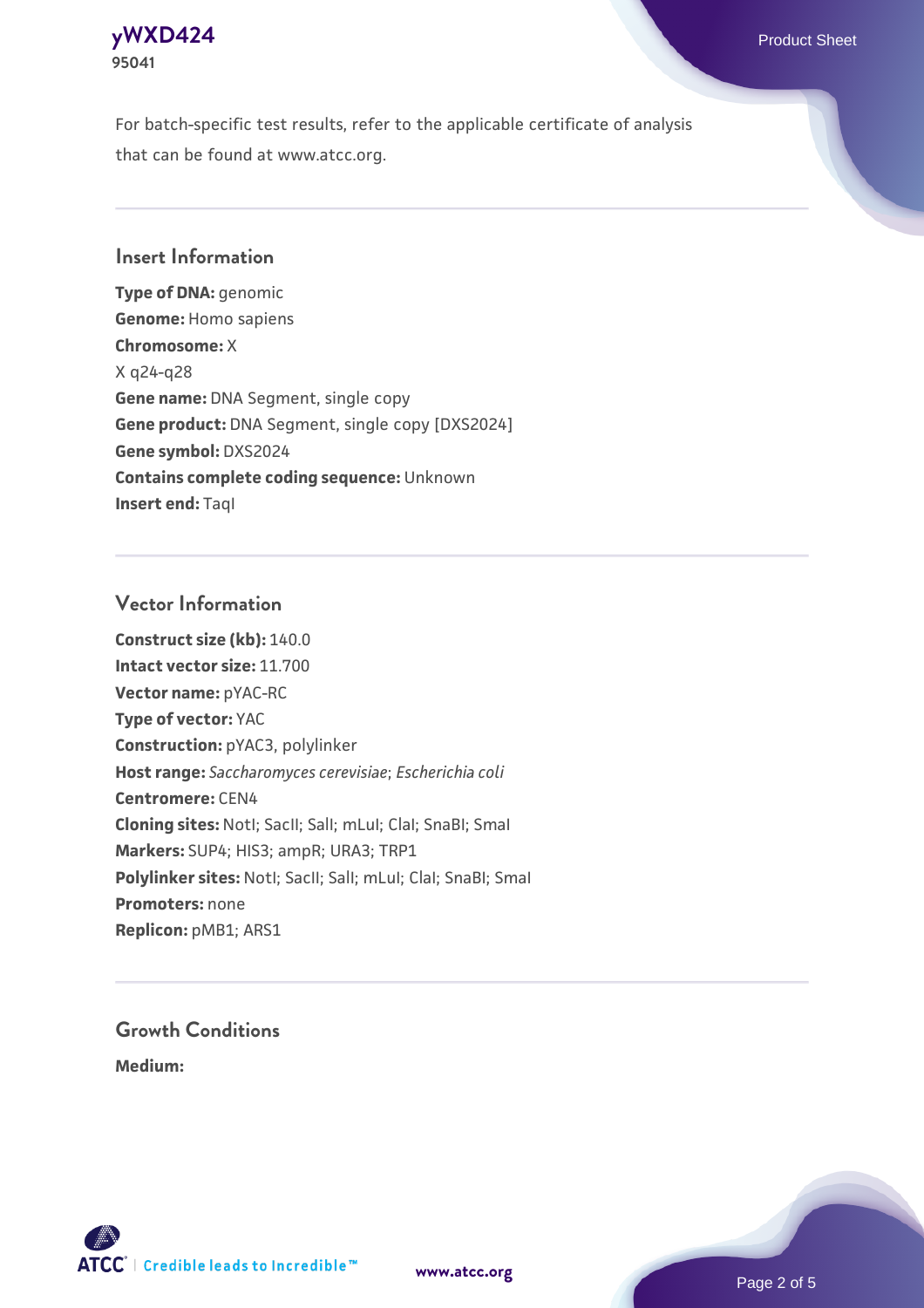**[yWXD424](https://www.atcc.org/products/95041)** Product Sheet **95041**

[ATCC Medium 1245: YEPD](https://www.atcc.org/-/media/product-assets/documents/microbial-media-formulations/1/2/4/5/atcc-medium-1245.pdf?rev=705ca55d1b6f490a808a965d5c072196) **Temperature:** 30°C

#### **Notes**

More information may be available from ATCC (http://www.atcc.org or 703- 365-2620).

## **Material Citation**

If use of this material results in a scientific publication, please cite the material in the following manner: yWXD424 (ATCC 95041)

## **References**

References and other information relating to this material are available at www.atcc.org.

#### **Warranty**

The product is provided 'AS IS' and the viability of ATCC® products is warranted for 30 days from the date of shipment, provided that the customer has stored and handled the product according to the information included on the product information sheet, website, and Certificate of Analysis. For living cultures, ATCC lists the media formulation and reagents that have been found to be effective for the product. While other unspecified media and reagents may also produce satisfactory results, a change in the ATCC and/or depositor-recommended protocols may affect the recovery, growth, and/or function of the product. If an alternative medium formulation or reagent is used, the ATCC warranty for viability is no longer



**[www.atcc.org](http://www.atcc.org)**

Page 3 of 5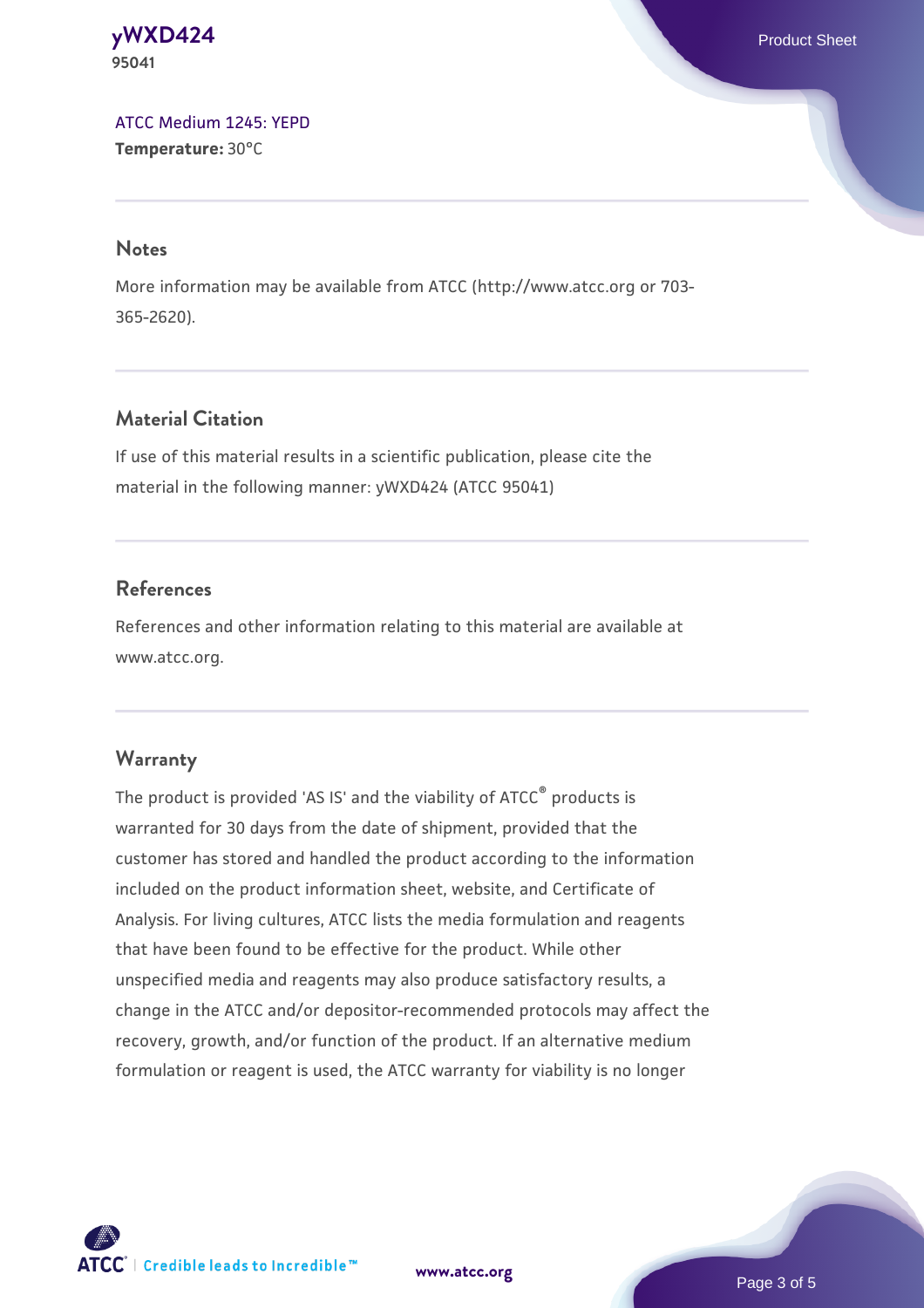**[yWXD424](https://www.atcc.org/products/95041)** Product Sheet **95041**

valid. Except as expressly set forth herein, no other warranties of any kind are provided, express or implied, including, but not limited to, any implied warranties of merchantability, fitness for a particular purpose, manufacture according to cGMP standards, typicality, safety, accuracy, and/or noninfringement.

#### **Disclaimers**

This product is intended for laboratory research use only. It is not intended for any animal or human therapeutic use, any human or animal consumption, or any diagnostic use. Any proposed commercial use is prohibited without a license from ATCC.

While ATCC uses reasonable efforts to include accurate and up-to-date information on this product sheet, ATCC makes no warranties or representations as to its accuracy. Citations from scientific literature and patents are provided for informational purposes only. ATCC does not warrant that such information has been confirmed to be accurate or complete and the customer bears the sole responsibility of confirming the accuracy and completeness of any such information.

This product is sent on the condition that the customer is responsible for and assumes all risk and responsibility in connection with the receipt, handling, storage, disposal, and use of the ATCC product including without limitation taking all appropriate safety and handling precautions to minimize health or environmental risk. As a condition of receiving the material, the customer agrees that any activity undertaken with the ATCC product and any progeny or modifications will be conducted in compliance with all applicable laws, regulations, and guidelines. This product is provided 'AS IS' with no representations or warranties whatsoever except as expressly set forth herein and in no event shall ATCC, its parents, subsidiaries, directors, officers, agents, employees, assigns, successors, and affiliates be liable for indirect, special, incidental, or consequential damages of any kind in connection with or arising out of the customer's use of the product. While reasonable effort is made to ensure authenticity and reliability of materials on deposit, ATCC is not liable for damages arising from the misidentification or



**[www.atcc.org](http://www.atcc.org)**

Page 4 of 5